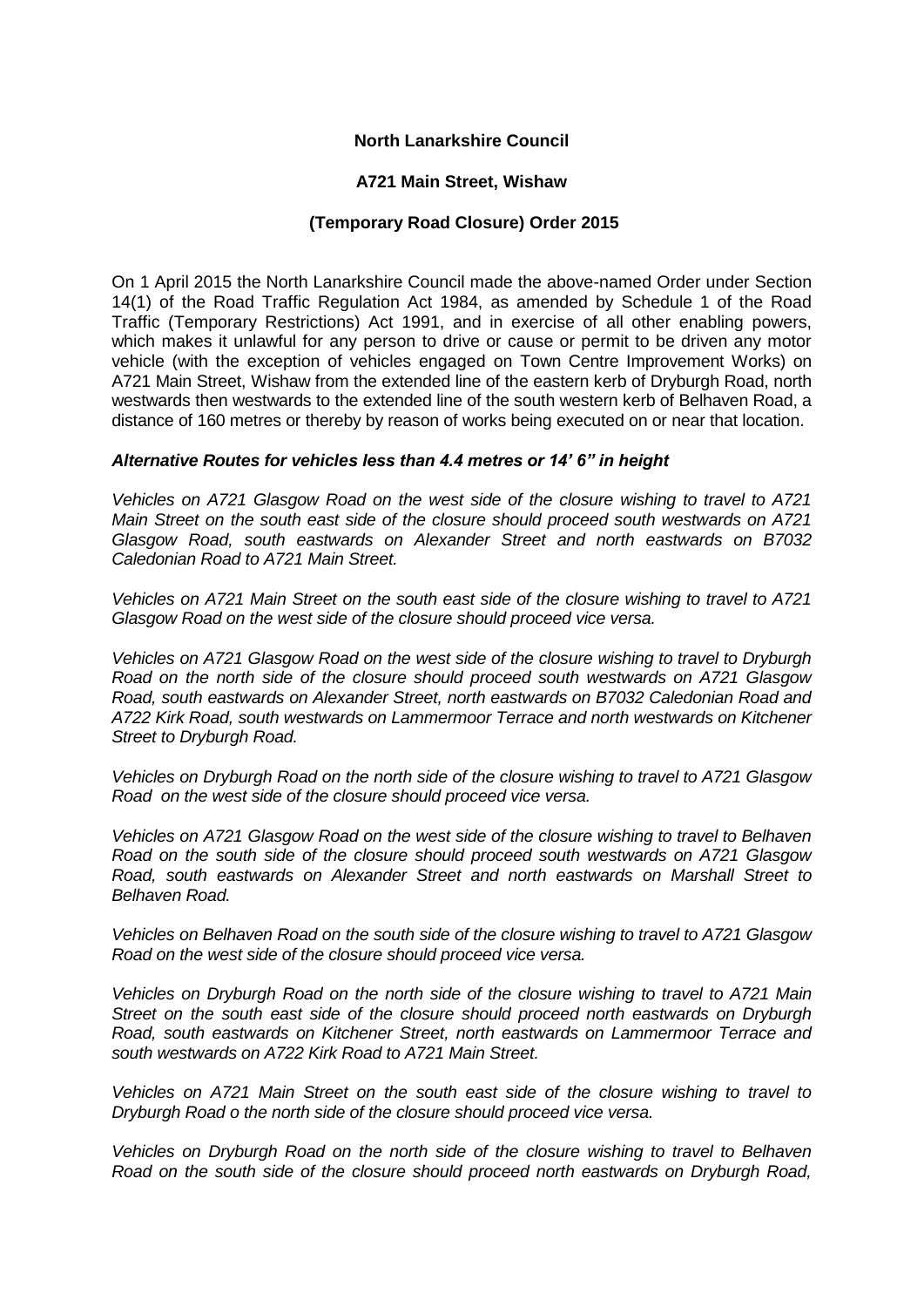*south eastwards on Kitchener Street, north eastwards on Lammermoor Terrace, south westwards on A722 Kirk Road and B7032 Caledonian Road, north westwards on Alexander Street and north eastwards on Marshall Street to Belhaven Road.*

*Vehicles on Belhaven Road on the south side of the closure wishing to travel to Dryburgh Road on the north side of the closure should proceed vice versa.*

*Vehicles on A721 Main Street on the south east side of the closure wishing to travel to Belhaven Road on the south side of the closure should proceed south eastwards on the A721 Main Street, south westwards on B7032 Caledonian Road, north westwards on Alexander Street and north eastwards on Marshall Street to Belhaven Road.*

*Vehicles on Belhaven Road on the south side of the closure wishing to travel to A721 Main Street on the south east side of the closure should proceed vice versa.*

#### *Alternative Routes for vehicles over 4.4 metres or 14' 6 in height*

*Vehicles on A721 Glasgow Road on the west side of the closure wishing to travel to A721 Main Street on the south east side of the closure should proceed south westwards on A721 Glasgow Road, north westwards on A721 Shieldmuir Street, westwards on A721 Craigneuk Street, northwards on Robberhall Road and New Craig Road, north eastwards on B7066 Motherwell Road, eastwards on B7029 Chapelknowe Road, south eastwards on B7029 Omoa Road, north eastwards on B7029 Main Street, eastwards on B7029 Bellside Road, south eastwards on A73 Carlisle Road and A73 Westwood Road and south westwards on A722 Manse Road, A722 Cambusnethan Street and A722 Kirk Road to A721 Main Street.*

*Vehicles on A721 Main Street on the south east side of the closure wishing to travel to A721 Glasgow Road on the west side of the closure should proceed vice versa.*

*Vehicles on Glasgow Road on the west side of the closure wishing to travel to Belhaven Road on the south side of the closure should proceed south westwards on A721 Glasgow Road, north westwards on Alexander Street and north eastwards on Marshall Street to Belhaven Road.*

*Vehicles on Belhaven Road on the south side of the closure wishing to travel to Glasgow Road on the west side of the closure should proceed vice versa.*

*Vehicles on Dryburgh Road on the north side of the closure wishing to travel to A721 Main Street on the east side of the closure should proceed north eastwards on Dryburgh Road, south eastwards on Kitchener Street, north eastwards on Lammermoor Terrace and south westwards on A722 Kirk Road to A721 Main Street.*

*Vehicles on A721 Main Street on the south east side of the closure wishing to travel to Dryburgh Road on the north side of the closure should proceed vice versa.*

*Vehicles on A721 Glasgow Road on the west side of the closure wishing to travel to Dryburgh Road on the north side of the closure should proceed south westwards on the A721 Glasgow Road, north westwards on A721 Shieldmuir Street, westwards on A721 Craigneuk Street, northwards on Robberhall Road and New Craig Road, north eastwards on B7066 Motherwell Road, eastwards on B7029 Chapelknowe Road, south eastwards on B7029 Omoa Road, north eastwards on B7029 Main Street, eastwards on B7029 Bellside Road, south eastwards on A73 Carlisle Road and A73 Westwood Road, south westwards on A722 Manse Road, A722 Cambusnethan Street, A722 Kirk Road and Lammermoor Terrace and north westwards on Kitchener Street to Dryburgh Road.*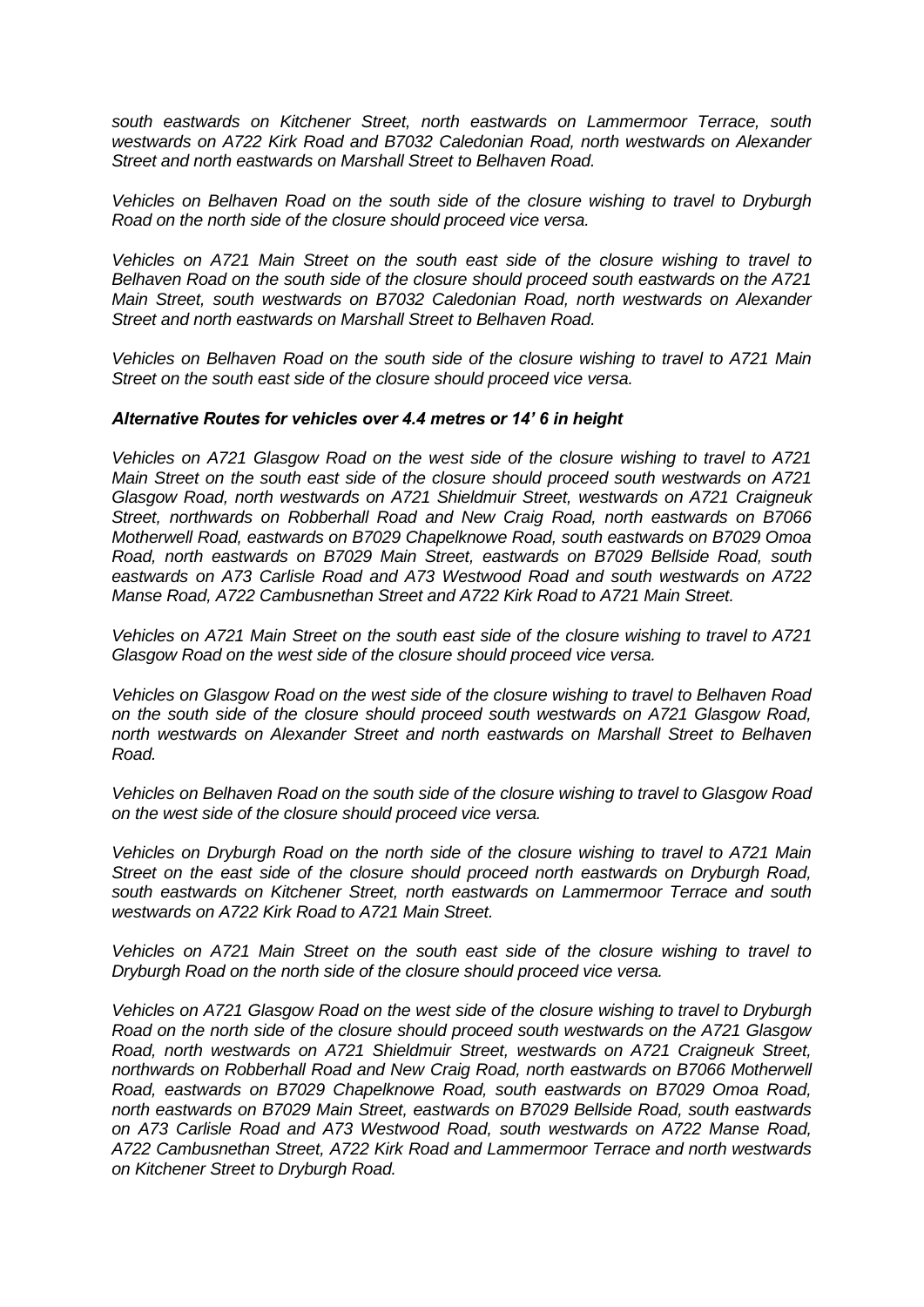*Vehicles on Dryburgh Road on the north side of the closure wishing to travel to A721 Glasgow Road on the west side of the closure should proceed vice versa.*

*Vehicles on Belhaven Road on the south side of the closure wishing to travel to Dryburgh Road on the north side of the closure should proceed south westwards on Marshall Street, north westwards on Alexander Street and A721 Shieldmuir Street, westwards on A721 Craigneuk Street, northwards on Robberhall Road and New Craig Road, north eastwards on B7066 Motherwell Road, eastwards on B7029 Chapelknowe Road, south eastwards on B7029 Omoa Road, north eastwards on B7029 Main Street, eastwards on B7029 Bellside Road, south eastwards on A73 Carlisle Road and A73 Westwood Road, south westwards on A722 Manse Road and A722 Cambusnethan Street, south westwards on A722 Kirk Road, south westwards on Lammermoor Terrace and north westwards on Kitchener Street to Dryburgh Road.*

*Vehicles on Dryburgh Road on the north side of the closure wishing to travel to Belhaven Road on the south side of the closure should proceed vice versa.*

*Vehicles on Belhaven Road on the south side of the closure wishing to travel to A721 Main Street on the south east side of the closure should proceed south westwards on Marshall Street, north westwards on Alexander Street and A721 Shieldmuir Street, westwards on A721 Craigneuk Street, northwards on Robberhall Road and New Craig Road, north eastwards on B7066 Motherwell Road, eastwards on B7029 Chapelknowe Road, south eastwards on B7029 Omoa Road, north eastwards on B7029 Main Street, eastwards on B7029 Bellside Road, south eastwards on A73 Carlisle Road and A73 Westwood Road and south westwards on A722 Manse Road, A722 Cambusnethan Street and A722 Kirk Road to A721 Main Street.*

*Vehicles on A721 Main Street on the south east side of the closure wishing to travel to Belhaven Road on the south side of the closure should proceed vice versa.*

Pedestrian access will be maintained, where practicable, during the closure.

The Order will come into operation at 0001 hours on Monday, 13 April 2015 and will remain in operation until 2359 hours on Sunday, 19 July 2015.

## JUNE MURRAY EXECUTIVE DIRECTOR OF CORPORATE SERVICES

Civic Centre, Windmillhill Street, Motherwell, ML1 1AB

-------------------------------------------------------------------------------------------------------------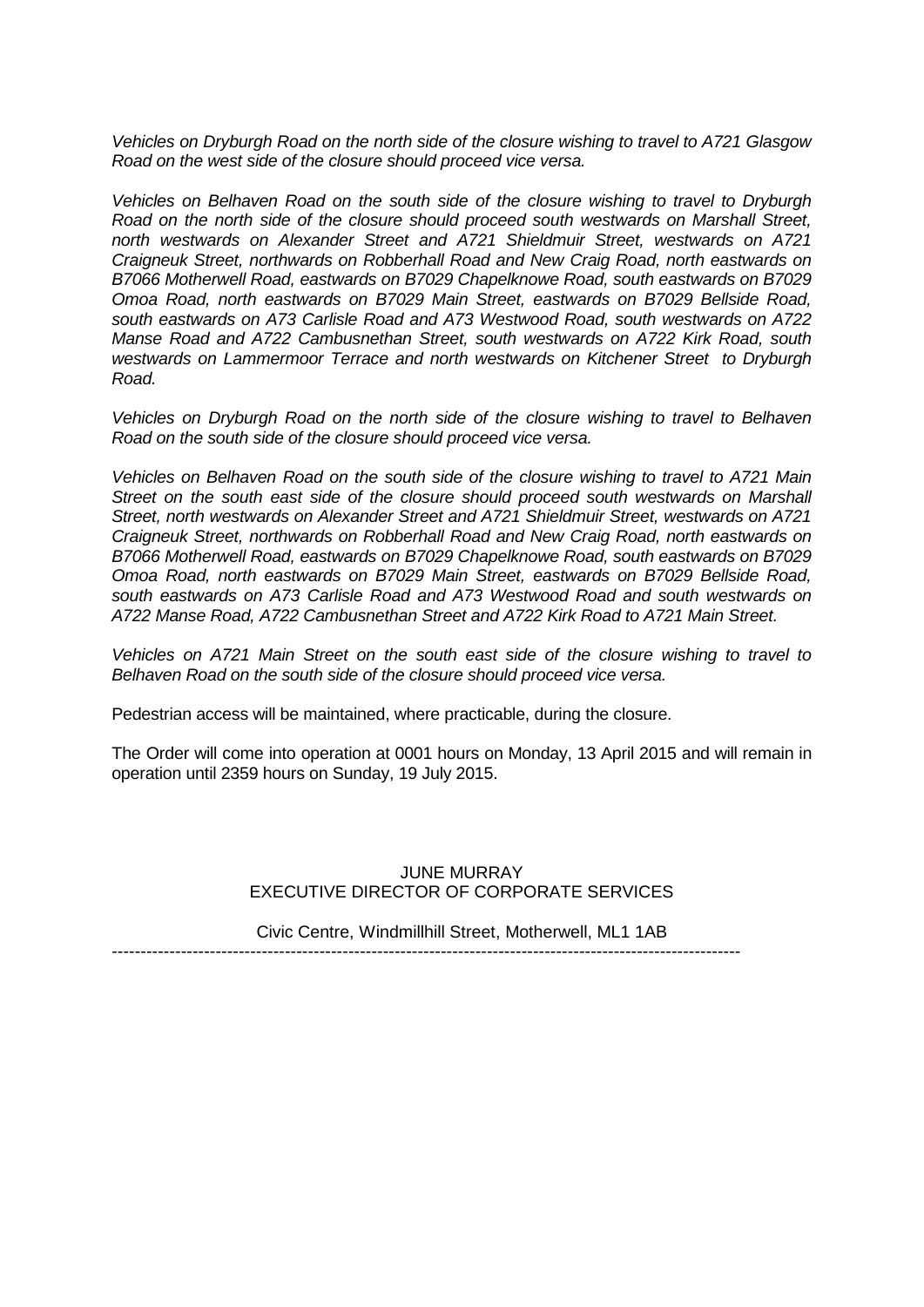## **North Lanarkshire Council**

## **A721 Main Street, Wishaw**

## **(Temporary Road Closure) Order 2015**

The North Lanarkshire Council, in exercise of the powers conferred on them by Section 14(1) of the Road Traffic Regulation Act 1984, as amended by Schedule 1 of the Road Traffic (Temporary Restrictions) Act 1991, and of all other enabling powers, hereby make the following Order:-

- 1. This Order may be cited as "The North Lanarkshire Council (A721 Main Street, Wishaw) (Temporary Road Closure) Order 2015" and shall be effective during the period from 0001 hours on Monday, the thirteenth day of April, Two thousand and fifteen until 2359 hours on Sunday, the nineteenth day of July, Two thousand and fifteen.
- 2. No person shall drive or cause or permit to be driven any motor vehicle (with the exception of vehicles engaged on Town Centre Improvement Works) on A721 Main Street, Wishaw from the extended line of the eastern kerb of Dryburgh Road, north westwards then westwards to the extended line of the south western kerb of Belhaven Road, a distance of 160 metres or thereby by reason of works being executed on or near that location.

#### *Alternative Routes for vehicles less than 4.4 metres or 14' 6" in height*

*Vehicles on A721 Glasgow Road on the west side of the closure wishing to travel to A721 Main Street on the south east side of the closure should proceed south westwards on A721 Glasgow Road, south eastwards on Alexander Street and north eastwards on B7032 Caledonian Road to A721 Main Street.*

*Vehicles on A721 Main Street on the south east side of the closure wishing to travel to A721 Glasgow Road on the west side of the closure should proceed vice versa.*

*Vehicles on A721 Glasgow Road on the west side of the closure wishing to travel to Dryburgh Road on the north side of the closure should proceed south westwards on A721 Glasgow Road, south eastwards on Alexander Street, north eastwards on B7032 Caledonian Road and A722 Kirk Road, south westwards on Lammermoor Terrace and north westwards on Kitchener Street to Dryburgh Road.*

*Vehicles on Dryburgh Road on the north side of the closure wishing to travel to A721 Glasgow Road on the west side of the closure should proceed vice versa.*

*Vehicles on A721 Glasgow Road on the west side of the closure wishing to travel to Belhaven Road on the south side of the closure should proceed south westwards on A721 Glasgow Road, south eastwards on Alexander Street and north eastwards on Marshall Street to Belhaven Road.*

*Vehicles on Belhaven Road on the south side of the closure wishing to travel to A721 Glasgow Road on the west side of the closure should proceed vice versa.*

*Vehicles on Dryburgh Road on the north side of the closure wishing to travel to A721 Main Street on the south east side of the closure should proceed north eastwards on Dryburgh*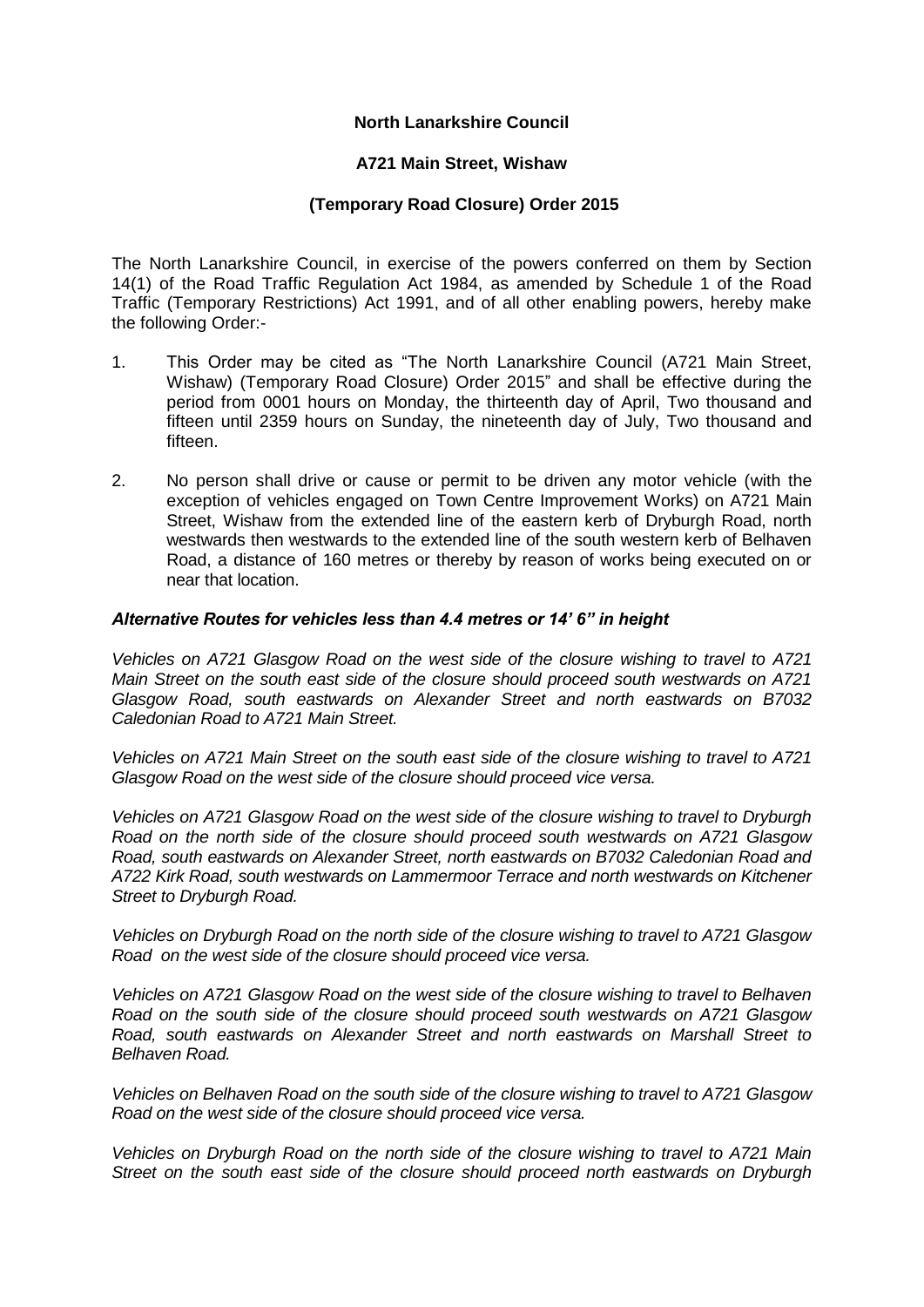*Road, south eastwards on Kitchener Street, north eastwards on Lammermoor Terrace and south westwards on A722 Kirk Road to A721 Main Street.*

*Vehicles on A721 Main Street on the south east side of the closure wishing to travel to Dryburgh Road o the north side of the closure should proceed vice versa.*

*Vehicles on Dryburgh Road on the north side of the closure wishing to travel to Belhaven Road on the south side of the closure should proceed north eastwards on Dryburgh Road, south eastwards on Kitchener Street, north eastwards on Lammermoor Terrace, south westwards on A722 Kirk Road and B7032 Caledonian Road, north westwards on Alexander Street and north eastwards on Marshall Street to Belhaven Road.*

*Vehicles on Belhaven Road on the south side of the closure wishing to travel to Dryburgh Road on the north side of the closure should proceed vice versa.*

*Vehicles on A721 Main Street on the south east side of the closure wishing to travel to Belhaven Road on the south side of the closure should proceed south eastwards on the A721 Main Street, south westwards on B7032 Caledonian Road, north westwards on Alexander Street and north eastwards on Marshall Street to Belhaven Road.*

*Vehicles on Belhaven Road on the south side of the closure wishing to travel to A721 Main Street on the south east side of the closure should proceed vice versa.*

#### *Alternative Routes for vehicles over 4.4 metres or 14' 6 in height*

*Vehicles on A721 Glasgow Road on the west side of the closure wishing to travel to A721 Main Street on the south east side of the closure should proceed south westwards on A721 Glasgow Road, north westwards on A721 Shieldmuir Street, westwards on A721 Craigneuk Street, northwards on Robberhall Road and New Craig Road, north eastwards on B7066 Motherwell Road, eastwards on B7029 Chapelknowe Road, south eastwards on B7029 Omoa Road, north eastwards on B7029 Main Street, eastwards on B7029 Bellside Road, south eastwards on A73 Carlisle Road and A73 Westwood Road and south westwards on A722 Manse Road, A722 Cambusnethan Street and A722 Kirk Road to A721 Main Street.*

*Vehicles on A721 Main Street on the south east side of the closure wishing to travel to A721 Glasgow Road on the west side of the closure should proceed vice versa.*

*Vehicles on Glasgow Road on the west side of the closure wishing to travel to Belhaven Road on the south side of the closure should proceed south westwards on A721 Glasgow Road, north westwards on Alexander Street and north eastwards on Marshall Street to Belhaven Road.*

*Vehicles on Belhaven Road on the south side of the closure wishing to travel to Glasgow Road on the west side of the closure should proceed vice versa.*

*Vehicles on Dryburgh Road on the north side of the closure wishing to travel to A721 Main Street on the east side of the closure should proceed north eastwards on Dryburgh Road, south eastwards on Kitchener Street, north eastwards on Lammermoor Terrace and south westwards on A722 Kirk Road to A721 Main Street.*

*Vehicles on A721 Main Street on the south east side of the closure wishing to travel to Dryburgh Road on the north side of the closure should proceed vice versa.*